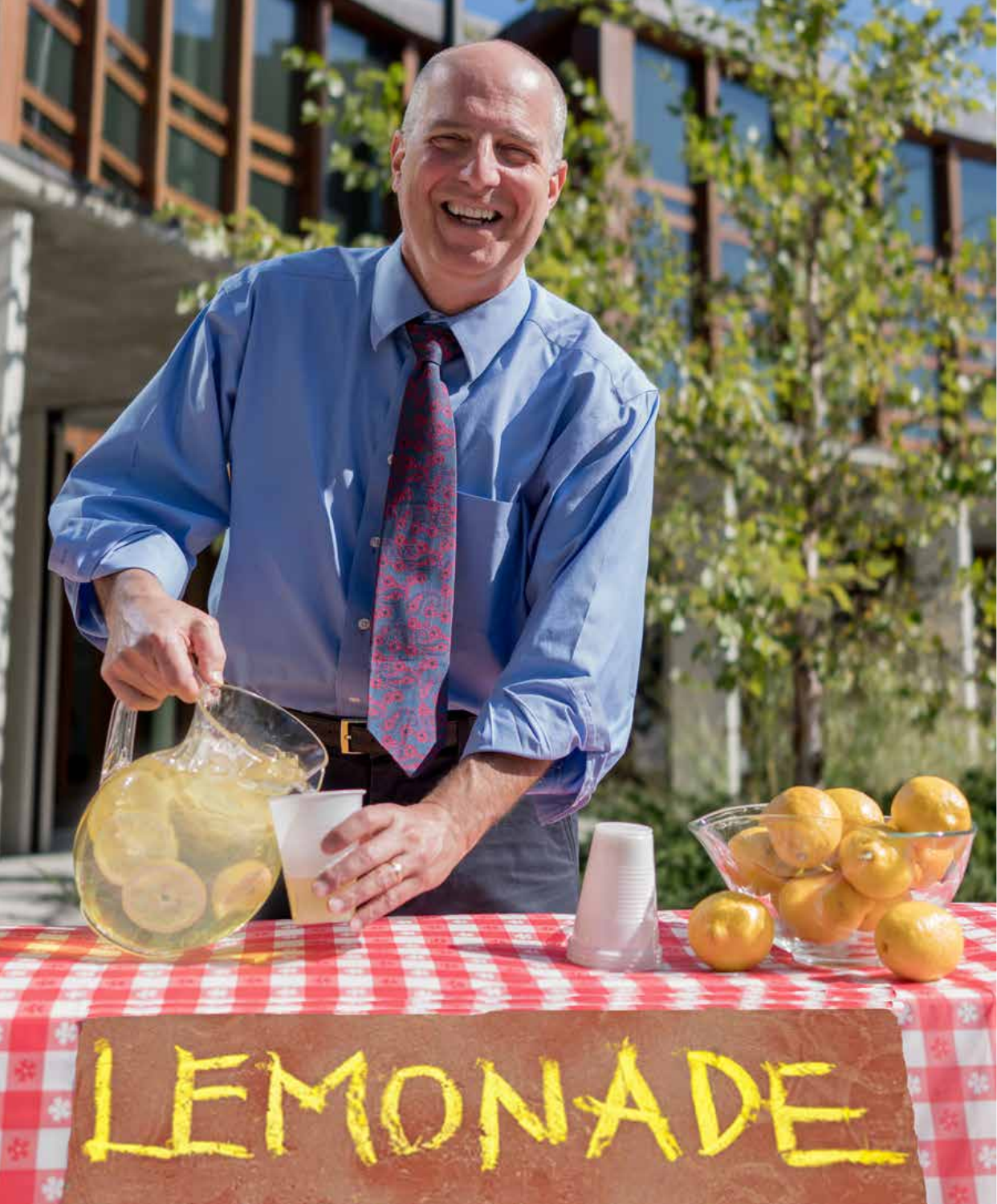# SERVING THE REGION

**US is committed to putting the best in front of the boys at every turn. Highly skilled and unequaled in their passion for teaching boys well, our faculty inspires students to foster a sense of curiosity and wonder.** 

**This commitment to inspiring faculty and educational opportunity is demonstrated through University School's Young Entrepreneur Institute and its director, Greg Malkin, who was recently honored with the Entrepreneurship Educator Award, a national award that recognizes educators who teach entrepreneurship in creative and effective ways. The award was presented by the National Federation of Independent Business Young Entrepreneur Foundation, and includes a \$5,000 grant for educational resources.** 

**Malkin joined US in 2005 and oversees entrepreneurship programs at US through the Young Entrepreneur Institute, an organization Malkin started at US that has since expanded throughout the region.** 

**A serial entrepreneur himself for more than 30 years, Malkin believes that future generations' success rests with experiencing entrepreneurship early in life. He believes that entrepreneurship education can make subjects such as math and writing more relevant to students. The intangibles necessary to become a successful entrepreneur – perseverance, hard work, managing adversity, overcoming failure, problem solving – directly mirror characteristics necessary for success in life.**

#### **LEFT: Greg Malkin, director of the Young Entrepreneur Institute**

#### **RIGHT:**

**In November, more than 200 teachers attended Enspire 2016 which featured national speakers, teen panels, workshops and an entrepreneur marketplace.** 

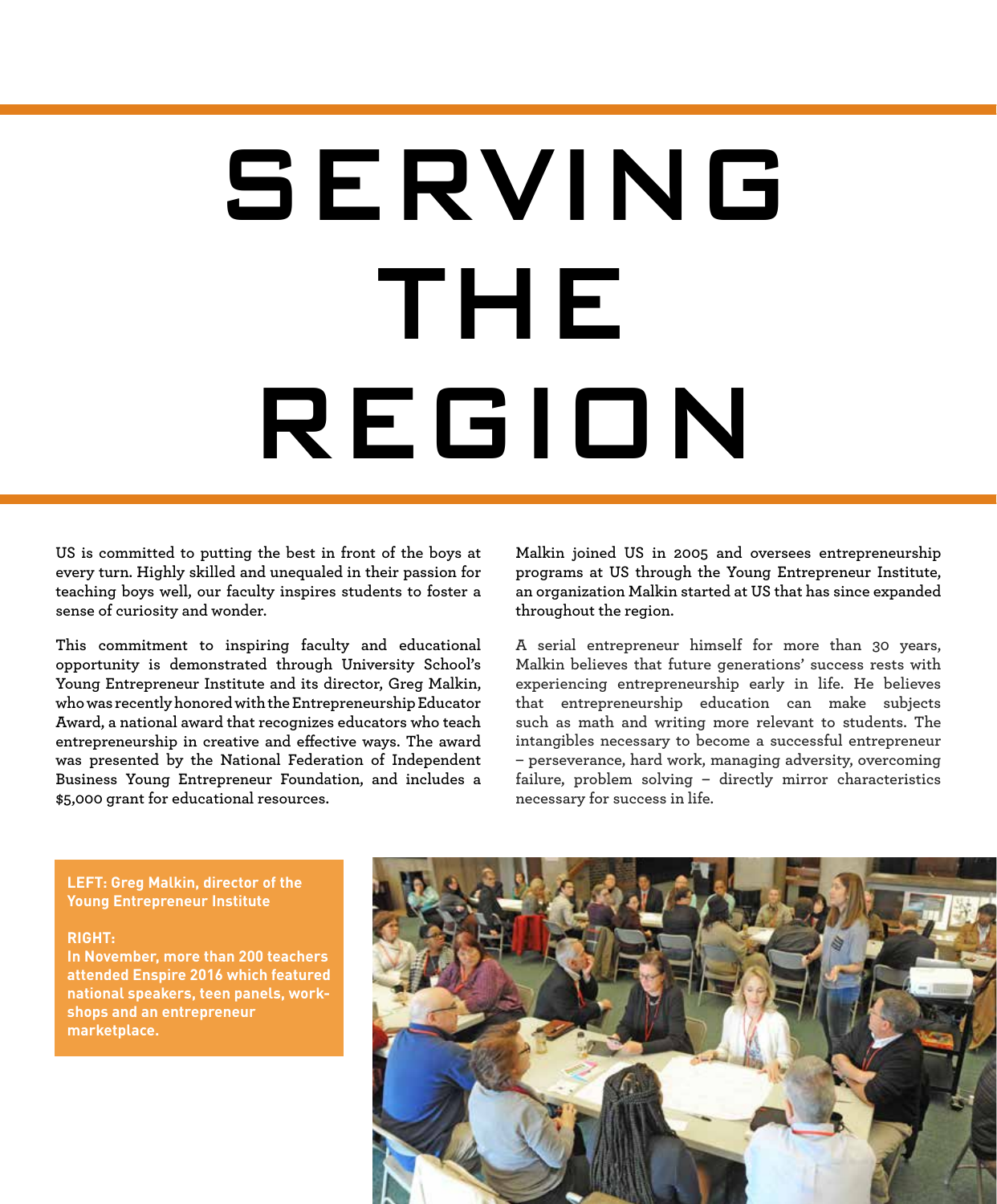

**Since its founding, several hundred US students have participated in one or more Young Entrepreneur Institute programs. Activities at the high school level include independent projects, business and entrepreneur classes, summer apprenticeships, student businesses, and business plan competitions. Activities for younger students include an entrepreneur club, summer camp programs, lemonade day, and one of the most popular experiences -- the stock market competition.** 

**On receiving the award Malkin said, "This award honors not only me but the outstanding work of our entire team at Young Entrepreneur Institute. We are passionate about our mission -- every child should understand and experience entrepreneurship. I am thrilled to be recognized by NFIB for the impact we are having on the schools, teachers, and kids in Northeast Ohio."** 

**With the support of University School, community foundations and organizations, the Young Entrepreneur Institute expanded beyond University School and has partnerships with more than 100 schools and organizations throughout the region providing thousands of children with access to entrepreneurial education and experience. Programs include Lemonade Day Northeast Ohio, Teen Pitch Tank, and Young Entrepreneur Market.** 

**Each year, Malkin and his team partner with the Burton D. Morgan Foundation to host a two-day conference for entrepreneur educators. In November, more than 200 teachers attended Enspire 2016 which featured national speakers, teen panels, workshops and an entrepreneur marketplace.** 

**Malkin was also recognized as a finalist in the Ernst and Young Cleveland Entrepreneur of the Year Awards in 2016 for his work at Young Entrepreneur Institute.**



# **TOP LEFT:**

**At the annual Enspire conference, school-age panelists address teachers about their experiences and perspectives as successful entrepreneurs: Felipe Gomez del Campo, FGC Plasma Solutions; Zandra Cunningham, Zandra Beauty; Jack Bonneau, Jack's Marketplaces & Stands; and Cory Nieves, Mr. Cory's Cookies.**

## **TOP RIGHT:**

**US's Young Entrepreneur Institute directs all activities for Lemonade Day in Northeast Ohio and works with schools, organizations and individuals, impacting nearly 3,000 students annually.** 

## **BELOW:**

**Entrepreneur Daymond John, of ABC's hit show Shark Tank, congratulates a 2015 Teen Pitch Tank winner. Teen Pitch Tank is a contest open to Northeast Ohio high school students who present their business plans by submitting a video pitch.**